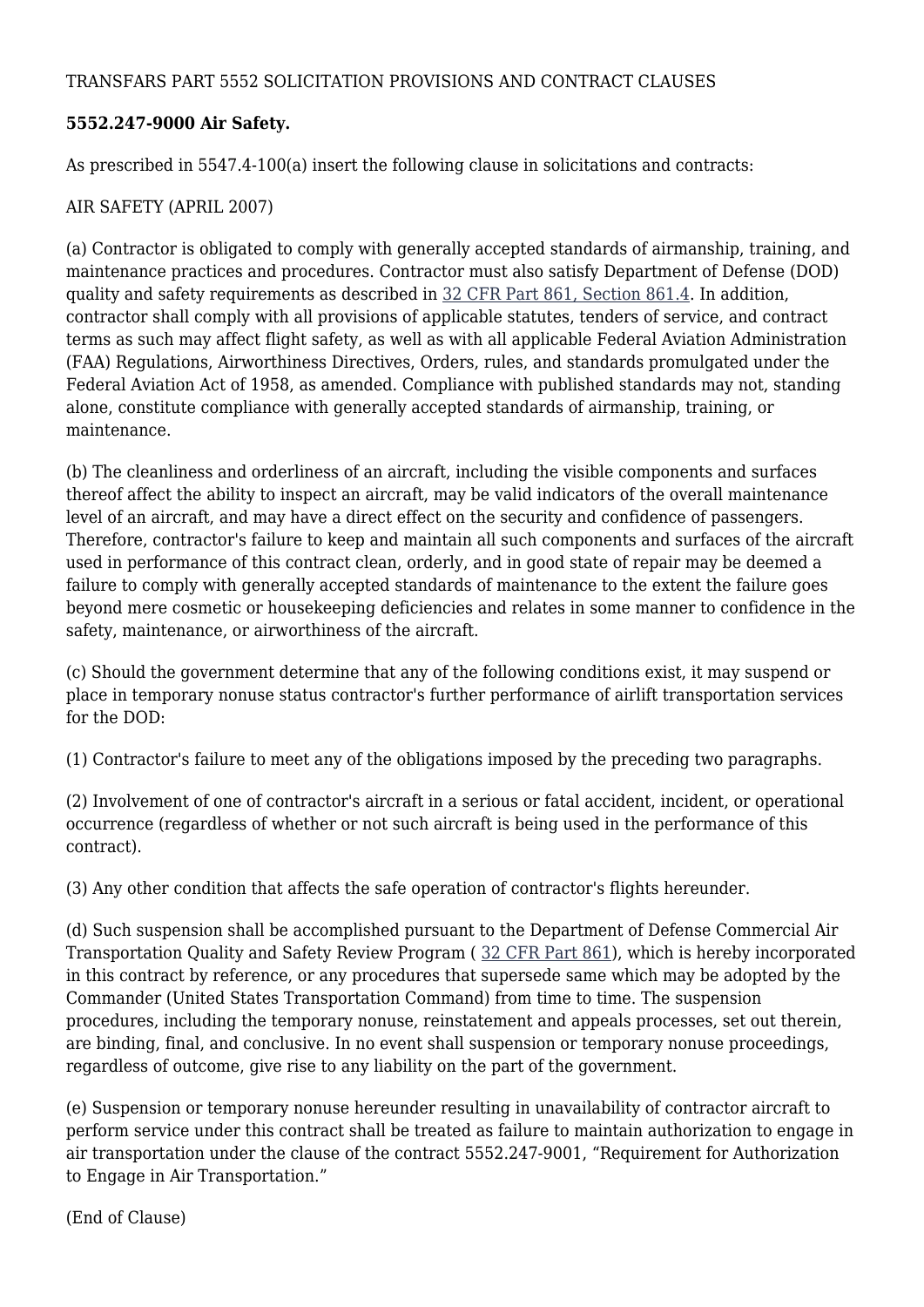### **5552.247-9001 Requirement for Authorization to Engage in Air Transportation.**

As prescribed in [5547.4-100\(](http://farsite.hill.af.mil/reghtml/regs/other/USTRANSCOM/5547.htm#P6_286)b)(1), insert the following clause in solicitations and contracts when the air carriers hold a current Air Carrier Operating Certificate issued by the Federal Aviation Agency under Part 121 of the Federal Aviation Regulation, or a comparable foreign carrier operating certificate issued by a foreign government body:

# REQUIREMENT FOR AUTHORIZATION TO ENGAGE IN AIR TRANSPORTATION (AUG 2007)

(a) This contract is conditioned upon the Contractor (if the contractor is a team arrangement, applies to each team member) being an air carrier and holding a Certificate of Public Convenience and Necessity issued under Section 401 of the Federal Aviation Act (FAA of 1958, as amended), or otherwise authorized by the Department of Transportation (DOT) to engage in direct air transportation services, holding an Air Carrier's Operating Certificate issued by the FAA under Part 121 of the [Federal Aviation Regulations](http://www.airweb.faa.gov/Regulatory_and_Guidance_Library/rgFAR.nsf/MainFrame?OpenFrameSet) ( [14 CFR 121](http://ecfr.gpoaccess.gov/cgi/t/text/text-idx?c=ecfr&sid=efdd2a7a3d76b564ddd79e8f3ee7ce35&rgn=div5&view=text&node=14:2.0.1.4.19&idno=14)) for airlift operated by the offeror, and participating in the CRAF, if applicable. Furthermore, the Contractor shall not be in a suspension or temporary nonuse status in accordance with clause [5552.247-9000](http://farsite.hill.af.mil/reghtml/regs/other/USTRANSCOM/5552.htm#P59_10341), "AIR SAFETY."

(b) If at any time during the performance period of this contract the contractor is not in compliance with the requirements of paragraph (a) above, including, but not limited to, instances when the certificate demonstrating compliance with paragraph a above is (i) suspended by the pertinent regulatory body for any period of time even though the effect of the suspension is stayed pending review by a court of competent jurisdiction, (ii) canceled or revoked in its entirety by the pertinent regulatory body even though the effect of the cancellation or revocation is stayed pending review by a court of competent jurisdiction, or (iii) such certificate or interim operating authority has expired and has not been renewed, then the contracting officer may elect any one or a combination of the following courses of action:

(1) Suspend the contractor from further performance of all or any part of this contract until such time as the suspension/temporary nonuse imposed by the pertinent regulatory body shall have expired or until such time as the suspension, temporary nonuse, cancellation, or revocation shall have been finally set aside, removed, or otherwise terminated. The period of suspension of this contract will begin at the time that notice thereof is given by the contracting officer to the contractor's designee named in accordance with paragraph **\_\_\_\_** of Section **\_\_\_\_** of this contract. All flights, which were scheduled to be flown during the time any such suspension is in effect, will be canceled. A unilateral modification reflecting the cancellation and reducing the government's obligation accordingly will be issued by the contracting officer at the termination of the period during which this contract is suspended or after the expiration of the period of performance of this contract. Any such cancellation is not for the convenience of the government and is not a termination within the meaning of clause [52.249-2](https://www.acquisition.gov/%5Brp:link:far_dita-part-52%5D#P1672_242547), "Termination for Convenience of the Government (Fixed-Price)." Such cancellation will be accomplished at no cost to either party, and the substitute service provisions of this contract will not apply to such canceled flights.

(2) Exercise the government's rights under the clause [5552.247-9002](http://farsite.hill.af.mil/reghtml/regs/other/USTRANSCOM/5552.htm#P92_21257), "Contractor's Failure to Provide Service."

(3) Terminate this contract in whole or in part under the procedures of the clause entitled "Default." If this contract is terminated for default pursuant to paragraph b, and if it is subsequently determined that termination for default is not appropriate, this contract shall then be considered to have been canceled pursuant to subparagraph b(4) below.

(4) Cancel this contract in whole or in part. Any such cancellation will be accomplished by the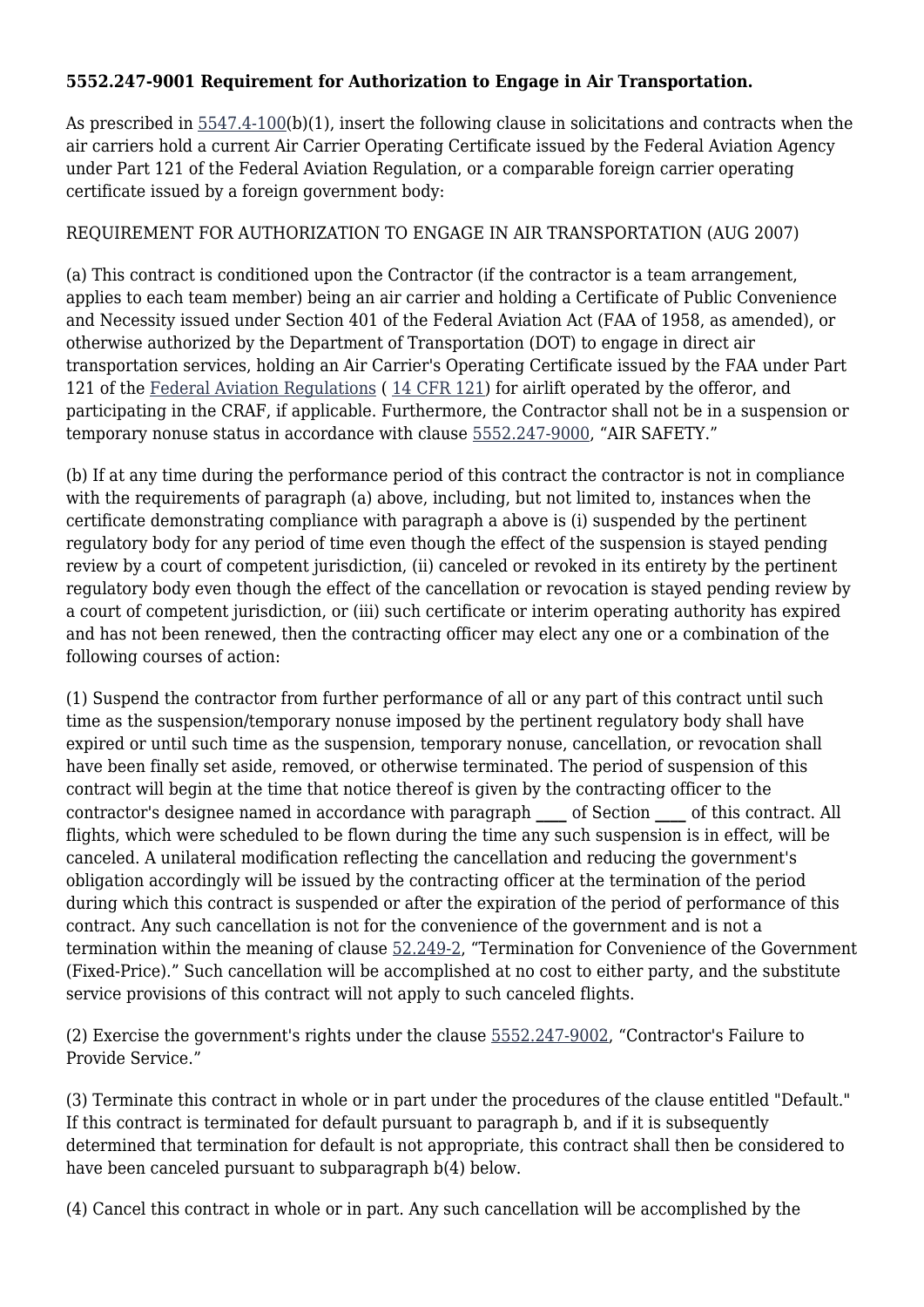issuance of a unilateral modification and will not be a termination under the provisions of clause [52.249-2,](https://www.acquisition.gov/%5Brp:link:far_dita-part-52%5D#P1672_242547) "Termination for Convenience of the Government (Fixed-Price)," and neither party will be liable to the other party for costs incurred as a result of such cancellation.

(c) If at any time an air carrier ceases operations or surrenders their operating certificate to the Federal Aviation Administration (FAA), the air carrier is required to immediately notify the Contracting Officer the next business day and the DOD Commercial Airlift Division at (618) 229-4801, as well as in writing to HQ AMC/A3B, 402 Scott Drive, Unit 3A1 Scott AFB IL 62225-5302, stating the circumstances for ceasing operations and/or surrendering their operating certificate.

(End of Clause)

# ALTERNATE I (AUG 2015)

As prescribed by  $5547.4-100(b)(2)$ , when the air carriers hold a current Air Carrier Operating Certificate issued by the Federal Aviation Agency under a part other than Part 121 of the Federal Aviation Regulation, or a comparable foreign carrier operating certificate issued by a foreign government body, substitute the following paragraph (a) for the paragraph (a) of the basic clause.

(a) This contract is conditioned upon the contractor being a commercial air taxi operator within the meaning of the Federal Aviation Act (FAA of 1958, as amended) and holding a current Air Carrier Operating Certificate in accordance with Part 127/135 of the [Federal Aviation Regulations](http://www.airweb.faa.gov/Regulatory_and_Guidance_Library/rgFAR.nsf/MainFrame?OpenFrameSet) and holding a registration under Part 298 of the Department of Transportation (DOT) Regulations. Furthermore, the contractor shall not be in a suspension or temporary nonuse status in accordance with clause [5552.247-9000](http://farsite.hill.af.mil/reghtml/regs/other/USTRANSCOM/5552.htm#P59_10341), "Air Safety."

(End of Clause)

# ALTERNATE II (AUG 2015)

As prescribed by  $5547.4-100(b)(3)$ , when using FAR Part 12 procedures, substitute the following paragraph (b) for the paragraph (b) of the basic clause.

(b) If at any time during the performance period of this contract the contractor is not in compliance with the requirements of paragraph (a) above, including, but not limited to, instances when the certificate demonstrating compliance with paragraph (a) above is (i) suspended by the pertinent regulatory body for any period of time even though the effect of the suspension is stayed pending review by a court of competent jurisdiction, (ii) canceled or revoked in its entirety by the pertinent regulatory body even though the effect of the cancellation or revocation is stayed pending review by a court of competent jurisdiction, or (iii) such certificate or interim operating authority has expired and has not been renewed, then the contracting officer may elect any one or a combination of the following courses of action:

(1) Suspend the contractor from further performance of all or any part of this contract until such time as the suspension, temporary nonuse, cancellation, or revocation shall have been finally set aside, removed, or otherwise terminated. The period of suspension of this contract will begin when the contracting officer notifies the contractor. Any flights that were scheduled to be flown during the time any such suspension is in effect will be canceled and the government's obligation reduced by all costs directly attributable to the canceled flights. Any such cancellation is not for the convenience of the government and will be accomplished at no cost to either party, and the substitute service provisions of this contract will not apply to such canceled flights.

(2) Exercise the government's rights under clause [5552.247-9002](http://farsite.hill.af.mil/reghtml/regs/other/USTRANSCOM/5552.htm#P92_21257), "Contractor's Failure to Provide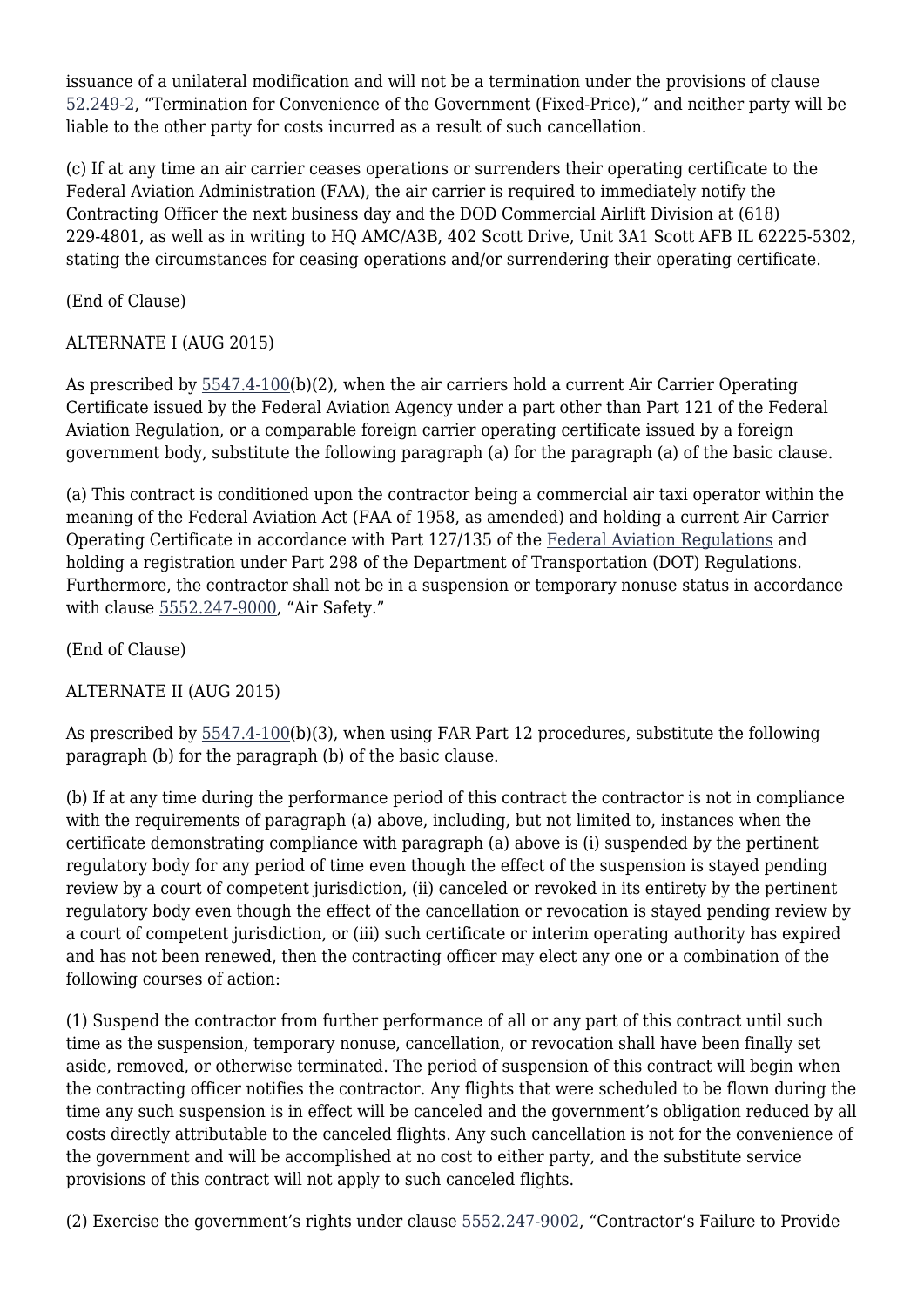Service."

(3) Terminate this contract for cause in whole or in part under [FAR clause 52.212-4,](https://www.acquisition.gov/%5Brp:link:far_dita-part-52%5D#P1373_187972) "Contract Terms and Conditions—Commercial Items."

(End of Clause)

# **5552.247-9002 Contractor's Failure to Provide Service.**

As prescribed in  $5547.4-100(c)(1)$  $5547.4-100(c)(1)$ , insert the following clause in solicitations and contracts for award of international charter airlift transportation:

# CONTRACTOR'S FAILURE TO PROVIDE SERVICE (AUG 2015)

(a) In the event that contractor's aircraft is unable to depart from any station, the government may invoke remedies which are set forth in this paragraph which will neither constitute a termination within the meaning of the clause entitled "Termination for Convenience of the Government," nor in any way diminish the government's rights under the clause entitled "Default." The rights and remedies of the government provided for in this paragraph are not exclusive and do not give rise to government liability for costs incurred and are in addition to any other government rights and remedies provided for by law or by this contract.

(b) Substitute Service. This term, as used herein, applies to the substitution of an aircraft to replace contractor's aircraft, which is unable to proceed from the departure station or from any en route station short of destination in accordance with schedules established pursuant to this contract. If the contractor fails to make an aircraft available for departure within 16 hours subsequent to scheduled departure time for a passenger flight or a mixed flight from an originating station or an en route station, or within 4 hours of a scheduled departure time for a passenger flight or a mixed flight from an en route station where no holding facilities for passengers are available, or within 24 hours of a scheduled departure time for a cargo flight from either the originating station or an en route station, or for any flight within such lesser time as may be agreed to by the contractor's designee, the government may: (1) cancel the requirement for further movement of the defaulted flight; (2) require the contractor to transport the defaulted passengers or cargo by substitute service within such additional time as the contracting officer may allow; (3) acquire substitute service from commercial sources; or (4) reschedule the defaulted flight or transport the defaulted passengers or cargo, or any portion thereof, itself, on DOD owned and operated aircraft. The exercise of any of these options will be in accordance with the following:

(1) In the event that the requirement for further movement of the defaulted flight is canceled, the number of passengers equal to the Guaranteed Allowable Cabin Load (GACL) for the flight involved, or the number of pounds of cargo equal to the GACL of the flight involved, or the number of miles for the flight involved, will be subtracted from the government's guarantee. Any canceled requirement will be deleted from the contract by unilateral modification. If the failure to depart was from the originating station, contractor will not be paid any amount for the flight involved. If the failure to depart was from an en route station, the contractor will be paid at the USTRANSCOM negotiated uniform rate for that portion of the trip over which he did transport the passengers or cargo.

(2) If the contractor is required to transport the passengers or cargo of the defaulted flight by substitute service within such additional time as the contracting officer may allow, the contractor shall arrange and pay directly all costs involved in the transportation by the substitute aircraft. In this event, the contractor will be paid the full contract price for the flight involved, irrespective of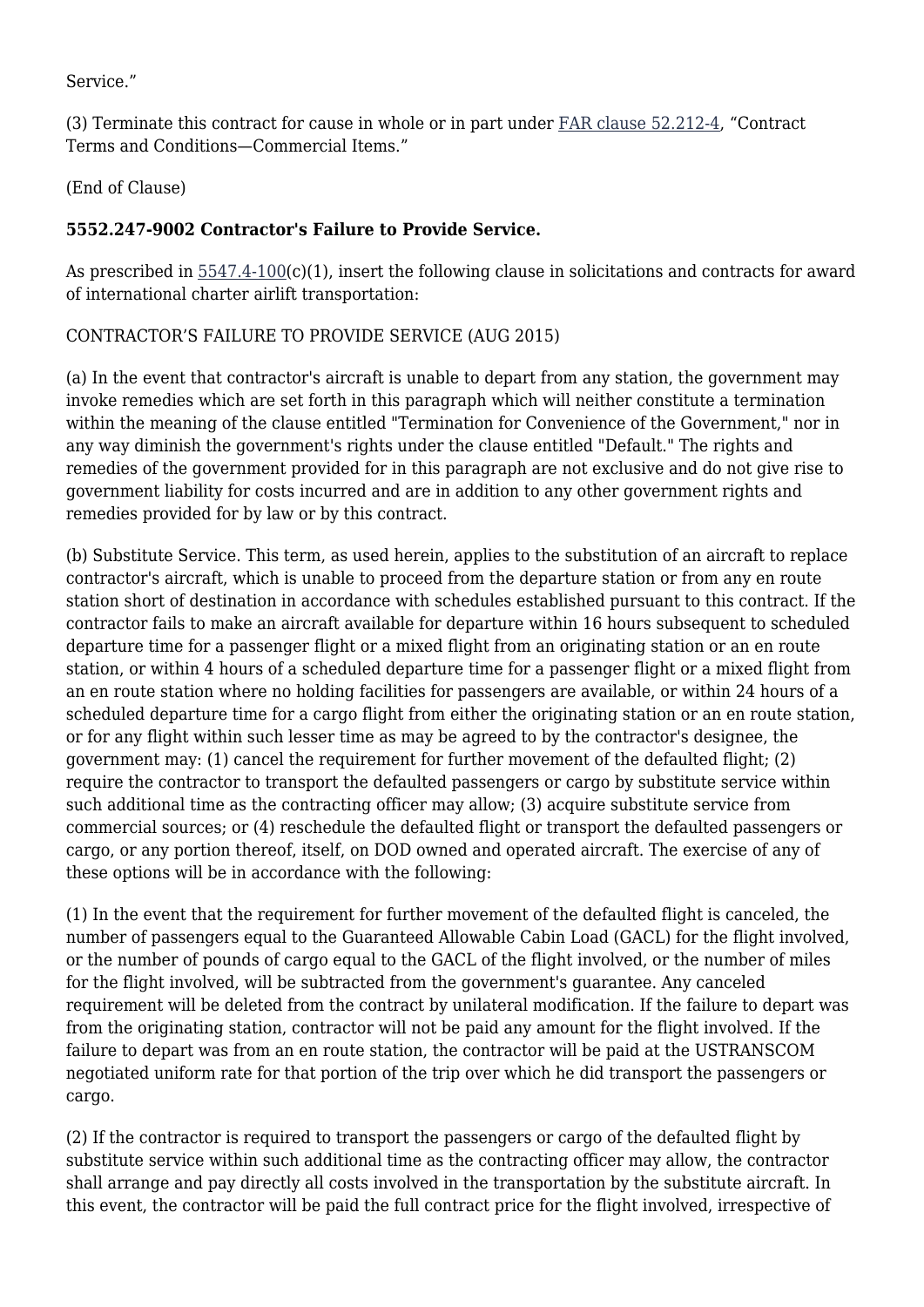the amount paid by him for this transportation by substitute aircraft. The substitute aircraft provided by the contractor must be of like type, configured in accordance with the applicable specifications, and must be approved by the contracting officer. In lieu of, or in addition to, providing the above type substitute service, the contractor may, at his own expense, purchase the amount of space, by common carriage or otherwise, needed for the movement of the passengers or cargo of the defaulted flight. The purchase of such space must be approved by the contracting officer and must be obtained only from American Flag carriers, except that in the event an American Flag carrier is unavailable or not reasonably available for point-to-point substitute service within an overseas area, upon prior authorization of the contracting officer, the contractor may use a Foreign Flag schedule carrier for substitute service on an exception basis only and provided the requirements of the clause entitled "Preference for United States Flag Air Carriers," are complied with. In such event, contractor would be paid the contract price for the involved transportation. If contractor transports by purchase of common carriage only a part of the number of passengers or amount of cargo of the defaulted flight, he will only be paid for those passengers or cargo so transported, and the passengers or cargo not transported shall be deducted from the government's guarantee.

(3) The government may purchase substitute service from commercial sources. This can be by a substitute commercial aircraft or by the purchase from commercial sources of sufficient space to transport by common carriage or otherwise, the number of passengers or amount of cargo involved in the defaulted flight. In either event, the substitute service shall be deducted from the government's guarantee and the contractor would be charged by the government, any amount that the government had to pay to commercial sources which is in excess of the contract price for the transportation of the passengers or cargo involved for the distance involved. (If this substitute service is obtained for only a portion of a trip as provided in the contract, the contract price will be prorated for the distance involved in determining the amount due to the government.) Contractor will not be paid any amount for the defaulted flight except that he will be paid at the USTRANSCOM negotiated uniform rate for that portion of the trip, if any, over which he did transport the passengers or cargo on the flight involved. The contractor shall provide all services normally provided in connection with flights operating under this contract. In the event the defaulted flight was to be performed between military bases and the government procures common carriage substitute service, the defaulting contractor shall be responsible for the transportation between the military bases and the commercial terminal.

(4) The government may, in its discretion, elect to either reschedule the defaulted flight to a later time within the performance period of the contract or may move these passengers and/or this cargo, or any portion thereof, itself, on DOD owned and operated aircraft. In this event, the number of passengers equal to the GACL for the flight involved, or the number of pounds of cargo to the GACL of the flight involved, or the number of miles for the flight involved will be subtracted from the government's guarantee and the contractor will be charged, by the government, the excess, if any, of the charge for this movement over the contract price. If this movement is utilized for only a portion of a trip as provided in the contract, the contract price will be prorated for the distance involved in determining the amount due the government. Contractor will not be paid any amount for transportation of the passengers or cargo of the defaulted flight except that he will be paid at the USTRANSCOM negotiated uniform rate for that portion of the trip, if any, over which he did transport said passengers or cargo in the flight involved.

(c) The contracting officer may permit the contractor to provide services with substitute aircraft having a lower Allowable Cabin Load (ACL). When such substitution of aircraft is permitted, the contractor shall be reimbursed at the rate per ton/pax mile established in the original award times the lesser ACL with a corresponding reduction in the government's guarantee. In addition or as an alternative to providing substitute aircraft having a lower ACL, the contracting officer may permit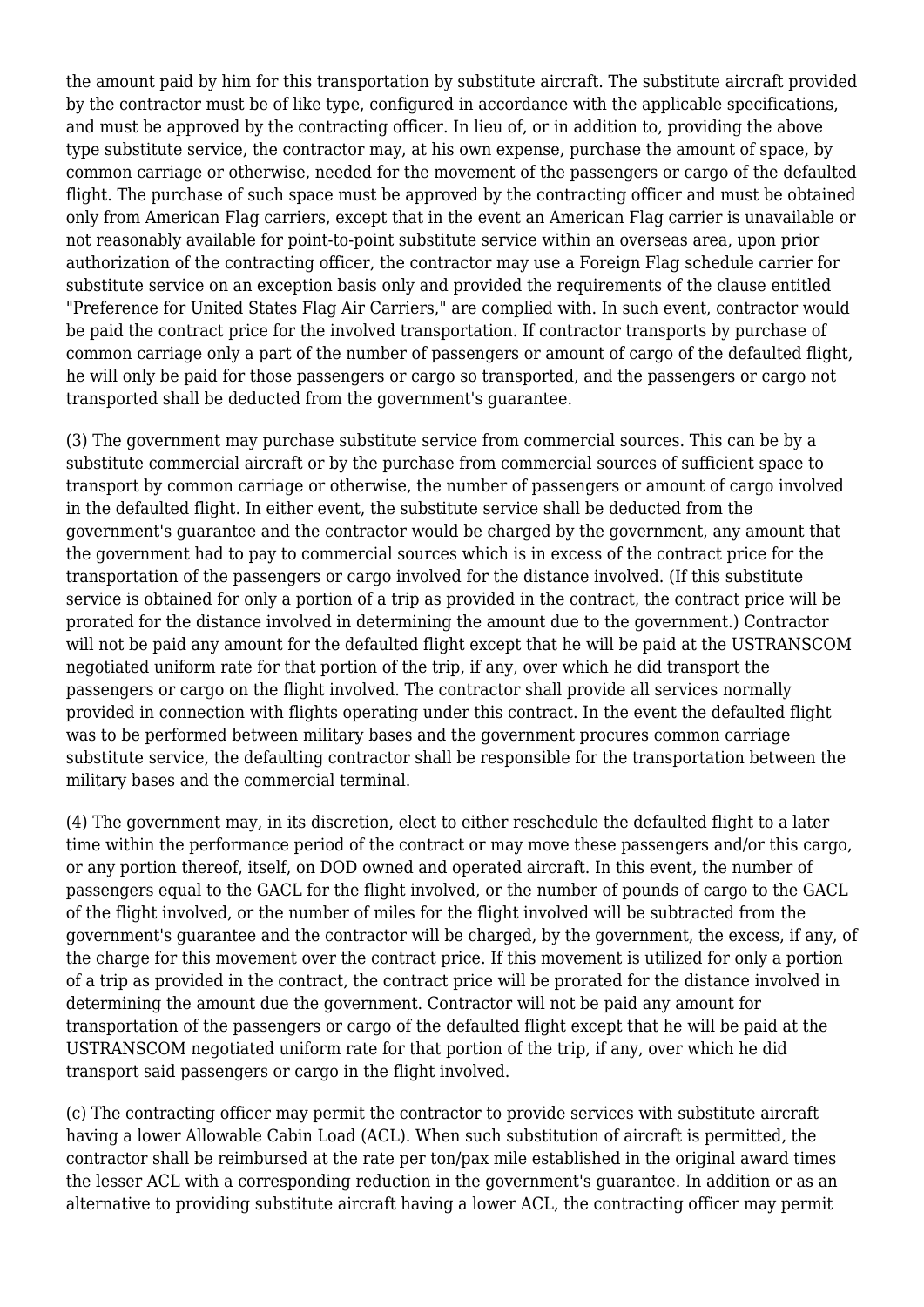the contractor to acquire, at his own expense, the amount of space, by common carriage, needed for movement of the pax or cargo equal to the ACL of the aircraft originally scheduled for the flight, in which event the contractor will be paid at the contract rate for the pax and/or cargo within the GACL which are actually transported. The contracting officer may also permit the contractor to provide services with substitute aircraft having a higher ACL than the aircraft required for performance of services under the contract. In this event, the contractor will be reimbursed only the contract price for the flight as originally awarded.

(d) The contracting officer, in making his decisions and selections for substitute service, will use his discretion in such a manner as to mitigate contractor's liability for excess costs when reasonably possible. However, military needs and urgency will be the prime consideration in the exercise of this discretion.

(e) The provisions of Section C, Performance Work Statement, relative to contractor's responsibility for care of passengers, and for providing meals and billets, apply to all situations discussed in this clause, wherein the contractor failed to depart as scheduled. Contractor shall retain responsibility for passengers until such time as they are moved by the contractor or the government, or the requirement is canceled by the government.

(f) In the event the contractor fails to deliver any part of the GACL (pax or cargo) to manifested destination due to an accident, contractor will be paid at USTRANSCOM negotiated uniform rate only for that amount of pax or cargo delivered to manifested destination.

(End of Clause)

### ALTERNATE I (AUG 2015)

As prescribed by 5547.4-100(c)(2), for award of domestic charter airlift transportation, delete paragraphs (a) through (f) of the basic clause and substitute the following paragraphs (a) and (b) to the basic clause.

(a) In the event that Contractor's aircraft is unable to depart from any station, the Government may invoke remedies which are set forth in this paragraph which will neither constitute a termination within the meaning of the clause entitled "Termination for Convenience of the Government," nor in any way diminish the Government's rights under the clause entitled "Default." The rights and remedies of the Government provided for in this paragraph are not exclusive and do not give rise to Government liability for costs incurred and are in addition to any other Government rights and remedies provided for by law or by this contract.

(b) Substitute Service. This term, as used herein, applies to the substitution of an aircraft to replace Contractor's aircraft, which is unable to proceed from the departure station or from any en route station short of destination in accordance with schedules established pursuant to this contract. If the Contractor fails to make an aircraft available for departure as required by the flight schedules, the Government may: (1) cancel the requirement for further movement of the defaulted flights; (2) require the Contractor to transport the defaulted passengers or cargo by substitute service within such additional time as the contracting officer may allow; (3) acquire substitute service from commercial sources; or (4) reschedule the defaulted flight or transport the defaulted passengers or cargo, or any portion thereof, itself, on DOD owned and operated aircraft. The exercise of any of these options will be in accordance with the following:

(1) In the event that the requirement for further movement of the defaulted flights is canceled, the number of miles/trips for the flight involved, and directed landings (if applicable) will be subtracted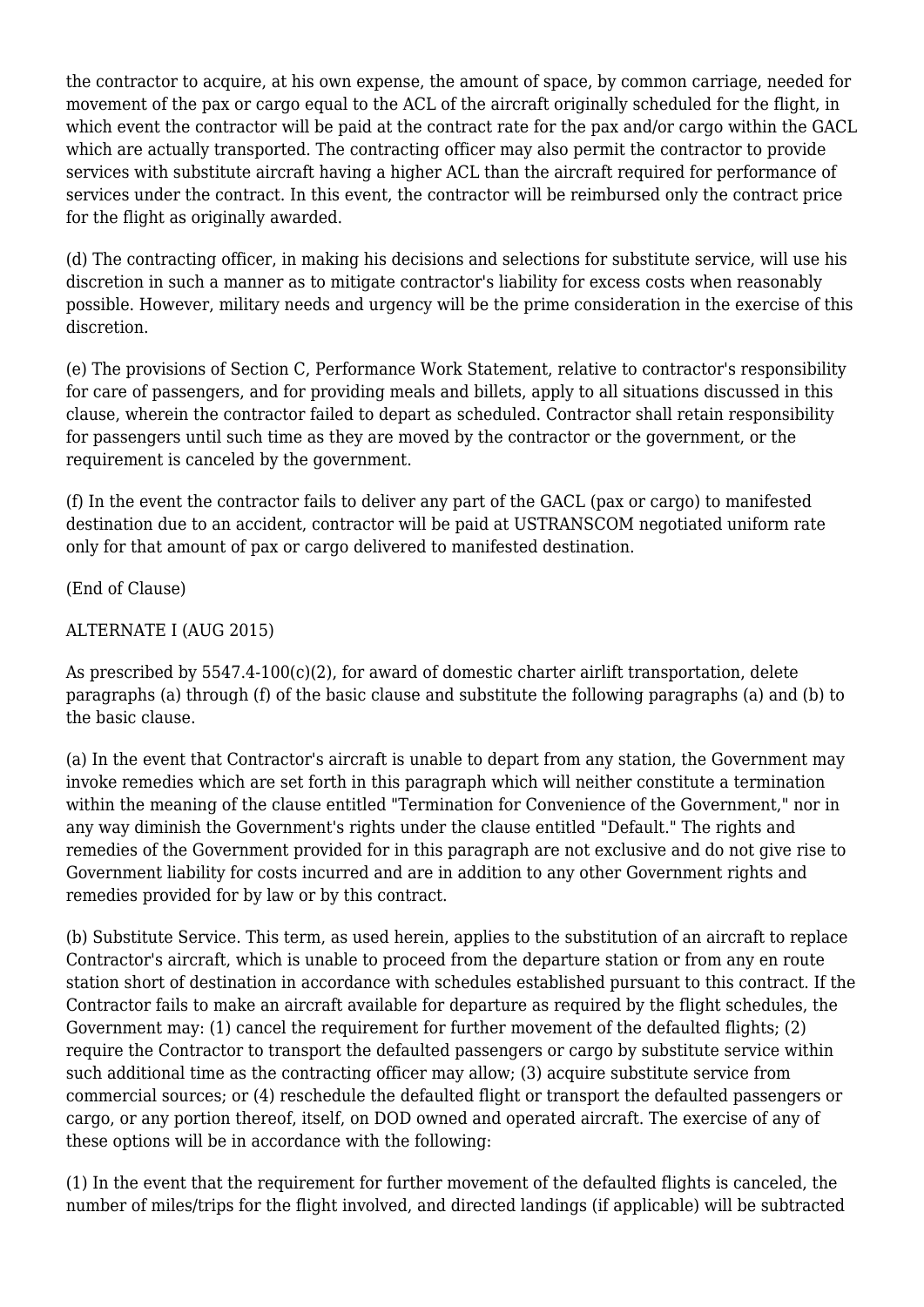from the Government's guarantee. Any canceled requirement will be deleted from the contract by unilateral modification.

(2) If the Contractor is required to transport the passengers or cargo of the defaulted flights by substitute service within such additional time as the contracting officer may allow, the Contractor shall arrange and pay directly all cost involved in the transportation by the substitute aircraft. Contractor will be paid, in this event, the full contract price for the flight involved, irrespective of the amount paid by him for this transportation by substitute aircraft. The substitute aircraft provided by the Contractor must be of like type, configured in accordance with the applicable specifications, and must be approved by the contracting officer. In lieu of, or in addition to, providing the above type substitute service, the Contractor may, at his own expense, purchase the amount of space, by common carriage or otherwise, needed for the movement of passengers or cargo of the defaulted flight. The purchase of such space must be approved by the contracting officer. In such event, Contractor would be paid the contract price for the involved transportation.

(3) The Government may purchase substitute service from commercial sources. This can be by a substitute commercial aircraft or by the purchase from commercial sources of sufficient space to transport by common carriage or otherwise, the number of passengers or amount of cargo involved in the defaulted flight. In either event, the substitute service shall be deducted from the Government's guarantee and the Contractor would be charged by the Government, any amount that the Government had to pay to commercial sources which is in excess of the contract price for the transportation of the passengers or cargo involved for the distance involved. Contractor will not be paid any amount for this defaulted flight. The Contractor shall provide all services normally provided in connection with flights operating under this contract.

(4) The Government may, in its discretion, elect to either reschedule the defaulted flight to a later time within the performance period of the contract or may move these passengers and/or this cargo, or any portion thereof, itself, on DOD owned and operated aircraft. In this event, the number of miles/trips for the flight involved will be subtracted from the Government's guarantee and the Contractor will be charged, by the Government, the excess, if any, of the charge for this movement over the contract price. Contractor will not be paid any amount for transportation of passengers or cargo of the defaulted flight.

(End of Clause)

# ALTERNATE II (AUG 2015)

As prescribed by 5547.4-100(c)(3),when using FAR Part 12 procedures for award of international and domestic charter airlift transportation, delete paragraphs (a) through (f) of the basic clause and substitute the following paragraphs (a) and (b) to the basic clause.

(a) In the event the contractor's aircraft is unable to depart from any station, the government may invoke the remedies set forth in this clause, which will not constitute a termination under [FAR](https://www.acquisition.gov/%5Brp:link:far_dita-part-52%5D#P1261_172134) [clause 52.212-4,](https://www.acquisition.gov/%5Brp:link:far_dita-part-52%5D#P1261_172134) "Contract Terms and Conditions—Commercial Items." The rights and remedies provided in this clause are not exclusive, do not give rise to government liability for costs incurred, and are in addition to government rights and remedies provided by law or by this contract. (b) Substitute Service. This term means substitution of an aircraft to replace contractor's aircraft, which is unable to perform the required services. If the contractor fails to make an aircraft available to perform services under the terms of the contract, the government may:

(1) Cancel the requirement for further performance of the defaulted flight or services. In that event, the government's obligation will be reduced by the costs directly attributable to the canceled flight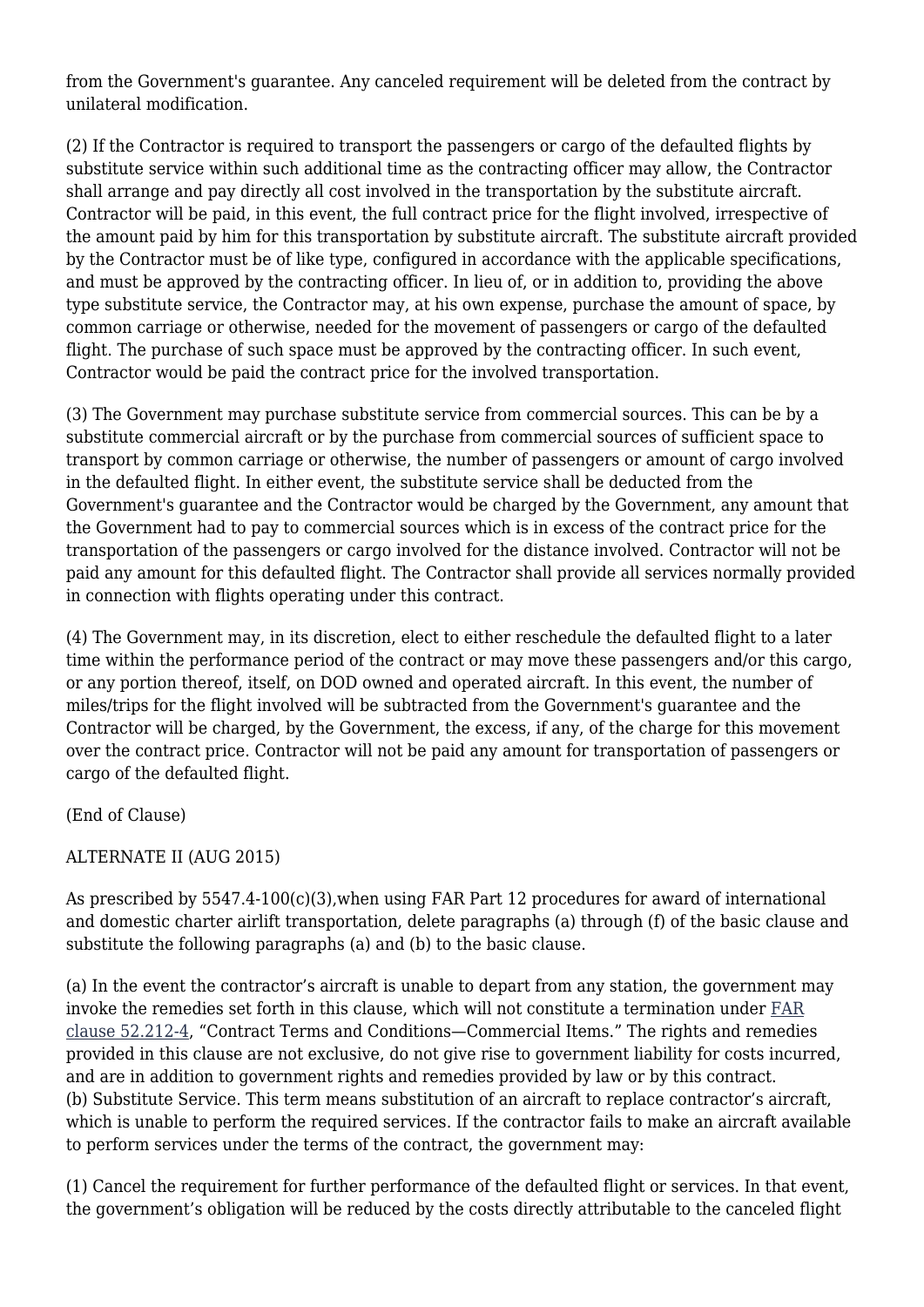or services.

(2) Require the contractor to obtain substitute service from another DOD-approved carrier to perform the services within such additional time as the contracting officer may allow. The contractor shall arrange for and pay directly all costs involved in performing the services by substitute aircraft. The government will pay the contractor the contract price for the services, irrespective of the amount the contractor pays for the substitute service. The substitute aircraft provided by the contractor must be of like type, must be configured in accordance with the applicable specifications, and must be approved by the contracting officer. In lieu of, or in addition to, providing the above substitute service, the contractor may, at his own expense, purchase the amount of space by common carriage or otherwise needed to transport the passengers or cargo from the defaulted flight. The contracting officer must approve purchase of such space. The government will pay the contractor the contract price for the services, irrespective of the amount the contractor pays for the space.

(3) Purchase substitute service from commercial sources. This may include use of substitute commercial aircraft or purchase of sufficient space to transport by common carriage or otherwise the passengers or cargo from the defaulted flight. In either event, the value of the service will be deducted from the contract minimum (if applicable). The contractor will not be paid for the defaulted flight but will be charged any amount in excess of the contract price that the government had to pay for the substitute service.

(4) Elect to either reschedule the defaulted flight to a later time or move the passengers and/or cargo, or any portion thereof, itself, on DOD owned and operated aircraft. In the latter event, the value of the service will be deducted from the contract minimum (if applicable). The contractor will not be paid for the defaulted flight but will be charged any amount in excess of the contract price that the government had to pay to transport the passengers and/or cargo.

(End of Clause)

#### ALTERNATE III (AUG 2015)

As prescribed by  $5547.4-100(c)(4)$ , for award of the Domestic Charter Airlift Services contract, delete paragraphs (a) through (f) of the basic clause and substitute the following paragraphs (a) through (e) to the basic clause.

(a) In the event that a contractor's aircraft is unable to depart from any station, the government may invoke remedies which are set forth in this paragraph which will not constitute a termination under [FAR clause 52.212-4](https://www.acquisition.gov/%5Brp:link:far_dita-part-52%5D#P1261_172134), "Contract Terms and Conditions—Commercial Items." The rights and remedies of the government provided for in this paragraph are not exclusive and do not give rise to government liability for costs incurred and are in addition to any other government rights and remedies provided for by law or by this contract.

(b) Substitute Service. This term, as used herein, applies to the substitution of an aircraft to replace contractor's aircraft, which is unable to proceed from the departure station or from any en route station short of destination in accordance with schedules established pursuant to this contract. If the contractor fails to make an aircraft available for departure within 16 hours subsequent to scheduled departure time for a passenger flight or a mixed flight from an originating station or an en route station, or within 4 hours of a scheduled departure time for a passenger flight or a mixed flight from an en route station where no holding facilities for passengers are available, or within 24 hours of a scheduled departure time for a cargo flight from either the originating station or an en route station, or for any flight within such lesser time as may be agreed to by the contractor's designee, the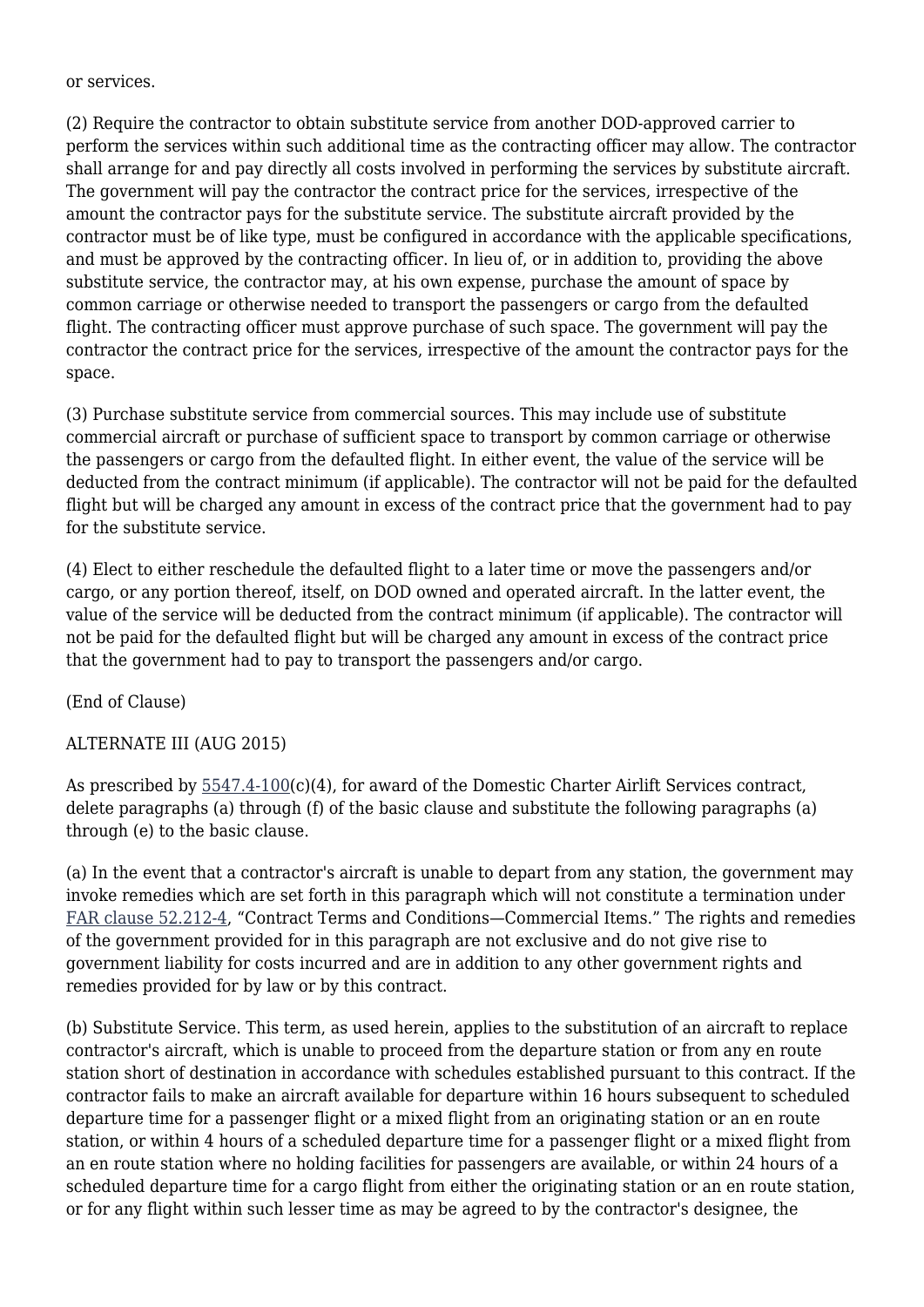government may: (1) cancel the requirement for further movement of the defaulted flight; (2) require the contractor to transport the defaulted passengers or cargo by substitute service within such additional time as approved by the contracting officer; (3) acquire substitute service from DOD Approved commercial sources; or (4) reschedule the defaulted flight or transport the defaulted passengers or cargo, or any portion thereof, itself, on DOD owned and operated aircraft. The exercise of any of these options will be in accordance with the following:

(1) Cancel the requirement for further performance of the defaulted flight or services. In that event, the government's obligation will be reduced by the costs directly attributable to the canceled flight or services.

(2) Require the contractor to obtain substitute service from another DOD-approved carrier to perform the services within such additional time as approved by the contracting officer. The contractor shall arrange for and pay directly all costs involved in performing the services by substitute aircraft. The government will pay the contractor the contract price for the services, irrespective of the amount the contractor pays for the substitute service. The substitute aircraft(s) provided by the contractor must be approved by the contracting officer and transport all passenger of the defaulted flight. In situations where the substitute aircraft(s) cannot carry all the passengers, or in lieu of a full plane charter, the contractor may, at his own expense, purchase the amount of space by common carriage or otherwise needed to transport the passengers or cargo from the defaulted flight. The contracting officer must approve purchase of such space. The government will pay the contractor the contract price for the services, irrespective of the amount the contractor pays for the space.

(3) Purchase substitute service from DOD-approved commercial sources. This may include use of substitute commercial charter aircraft(s) or purchase of sufficient space to transport by common carriage or otherwise the passengers or cargo from the defaulted flight. The contractor shall not be paid for the defaulted flight and shall be charged for any reprocurement costs the government had to pay for the substitute service which are in excess of the contract price.

(4) Elect to either reschedule the defaulted flight to a later time or move the passengers and/or cargo, or any portion thereof, itself, on DOD owned and operated aircraft. The contractor shall not be paid for the defaulted flight but will be charged any amount in excess of the contract price that the government had to pay to transport the passengers and/or cargo.

(c) The contracting officer, in making his decisions and selections for substitute service, will use his discretion in such a manner as to mitigate contractor's liability for excess costs when reasonably possible. However, military needs and urgency will be the prime consideration in the exercise of this discretion.

(d) The provisions of the Performance Work Statement, relative to contractor's responsibility for care of passengers, and for providing meals and billets, apply to all situations discussed in this clause, wherein the contractor failed to depart as scheduled. Contractor shall retain responsibility for passengers until such time as they are moved by the contractor or the government, or the requirement is canceled by the government.

(e) In the event the contractor fails to deliver any part of the GACL (pax or cargo) to manifested destination due to an accident, the contractor shall not be paid at the contract price.

(End of Clause)